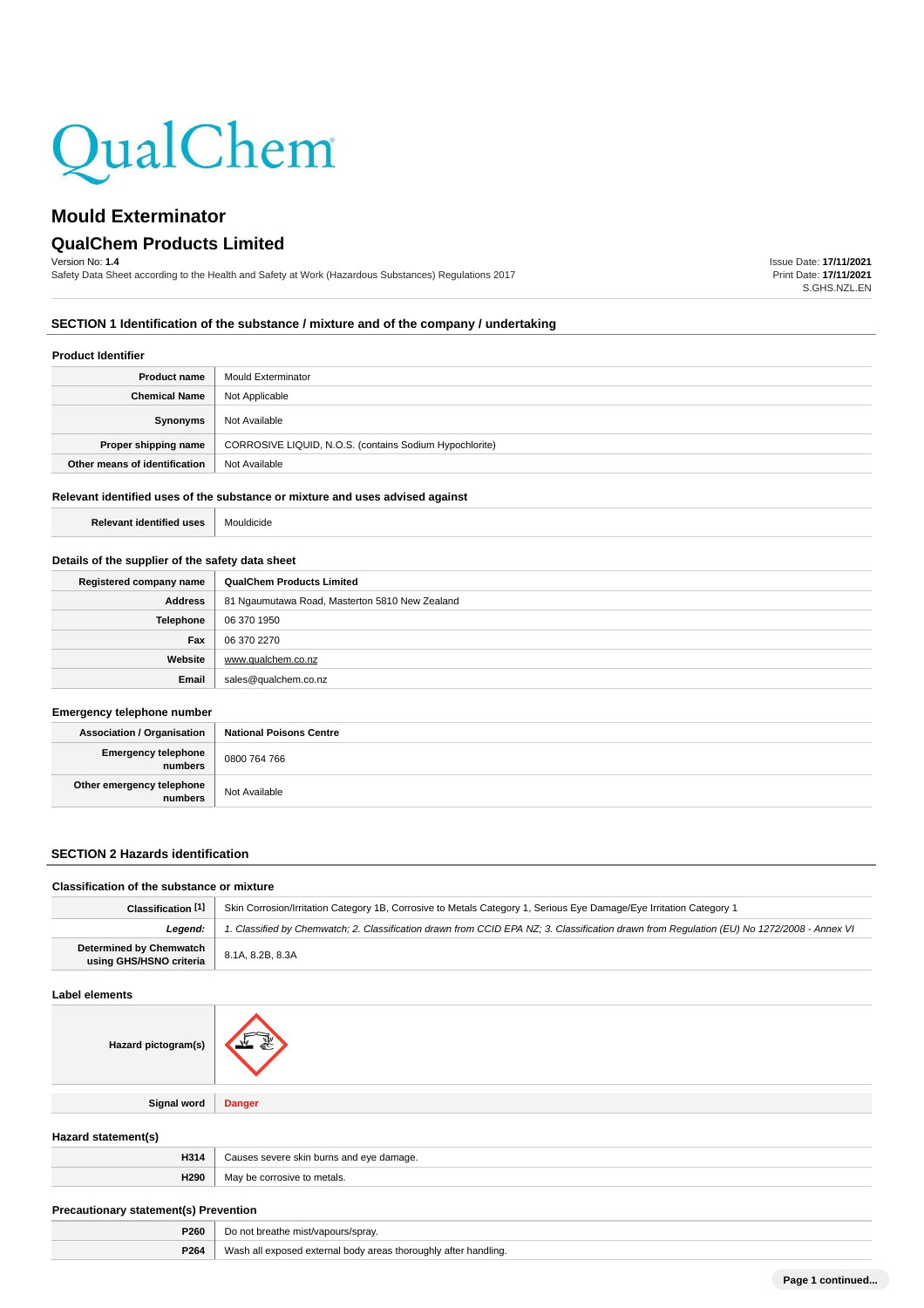| P280 | Wear protective gloves, protective clothing, eye protection and face protection. |
|------|----------------------------------------------------------------------------------|
| P234 | Keep only in original packaging.                                                 |

# **Precautionary statement(s) Response**

| The countries of the content of the copyright                                                                                    |  |
|----------------------------------------------------------------------------------------------------------------------------------|--|
| IF SWALLOWED: Rinse mouth. Do NOT induce vomiting.                                                                               |  |
| IF ON SKIN (or hair): Take off immediately all contaminated clothing. Rinse skin with water [or shower].                         |  |
| IF IN EYES: Rinse cautiously with water for several minutes. Remove contact lenses, if present and easy to do. Continue rinsing. |  |
| Immediately call a POISON CENTER/doctor/physician/first aider.                                                                   |  |
| Wash contaminated clothing before reuse.                                                                                         |  |
| Absorb spillage to prevent material damage.                                                                                      |  |
| IF INHALED: Remove person to fresh air and keep comfortable for breathing.                                                       |  |
|                                                                                                                                  |  |

# **Precautionary statement(s) Storage**

**P405** Store locked up.

# **Precautionary statement(s) Disposal**

# **P501** Dispose of contents/container to authorised hazardous or special waste collection point in accordance with any local regulation.

# **SECTION 3 Composition / information on ingredients**

# **Substances**

See section below for composition of Mixtures

#### **Mixtures**

| <b>CAS No</b> | %[weight]                                                                                                                                                                                             | Name                |
|---------------|-------------------------------------------------------------------------------------------------------------------------------------------------------------------------------------------------------|---------------------|
| Not Available | <1                                                                                                                                                                                                    | Sodium Metasilicate |
| Not Available | 40-60%                                                                                                                                                                                                | Sodium Hypochlorite |
| Legend:       | 1. Classified by Chemwatch; 2. Classification drawn from CCID EPA NZ; 3. Classification drawn from Regulation (EU) No 1272/2008 - Annex VI;<br>4. Classification drawn from C&L * EU IOELVs available |                     |

# **SECTION 4 First aid measures**

| Description of first aid measures |                                                                                                                                                                                                                                                                                                                                                                                                                                                                                                                                                                                                                                                                                                                                                                                                                                                                                                                                                                                                                                                                                                                                                                  |  |
|-----------------------------------|------------------------------------------------------------------------------------------------------------------------------------------------------------------------------------------------------------------------------------------------------------------------------------------------------------------------------------------------------------------------------------------------------------------------------------------------------------------------------------------------------------------------------------------------------------------------------------------------------------------------------------------------------------------------------------------------------------------------------------------------------------------------------------------------------------------------------------------------------------------------------------------------------------------------------------------------------------------------------------------------------------------------------------------------------------------------------------------------------------------------------------------------------------------|--|
| <b>Eye Contact</b>                | If this product comes in contact with the eyes:<br>Inmediately hold eyelids apart and flush the eye continuously with running water.<br>Ensure complete irrigation of the eye by keeping eyelids apart and away from eye and moving the eyelids by occasionally lifting the upper<br>and lower lids.<br>▶ Continue flushing until advised to stop by the Poisons Information Centre or a doctor, or for at least 15 minutes.<br>Transport to hospital or doctor without delay.<br>▶ Removal of contact lenses after an eye injury should only be undertaken by skilled personnel.                                                                                                                                                                                                                                                                                                                                                                                                                                                                                                                                                                                |  |
| <b>Skin Contact</b>               | If skin or hair contact occurs:<br>Immediately flush body and clothes with large amounts of water, using safety shower if available.<br>• Quickly remove all contaminated clothing, including footwear.<br>▶ Wash skin and hair with running water. Continue flushing with water until advised to stop by the Poisons Information Centre.<br>Transport to hospital, or doctor.                                                                                                                                                                                                                                                                                                                                                                                                                                                                                                                                                                                                                                                                                                                                                                                   |  |
| Inhalation                        | If fumes or combustion products are inhaled remove from contaminated area.<br>Lay patient down. Keep warm and rested.<br>▶ Prostheses such as false teeth, which may block airway, should be removed, where possible, prior to initiating first aid procedures.<br>Apply artificial respiration if not breathing, preferably with a demand valve resuscitator, bag-valve mask device, or pocket mask as trained.<br>Perform CPR if necessary.<br>Transport to hospital, or doctor, without delay.<br>Inhalation of vapours or aerosols (mists, fumes) may cause lung oedema.<br>Corrosive substances may cause lung damage (e.g. lung oedema, fluid in the lungs).<br>As this reaction may be delayed up to 24 hours after exposure, affected individuals need complete rest (preferably in semi-recumbent<br>posture) and must be kept under medical observation even if no symptoms are (yet) manifested.<br>Effore any such manifestation, the administration of a spray containing a dexamethasone derivative or beclomethasone derivative may be<br>considered.<br>This must definitely be left to a doctor or person authorised by him/her.<br>(ICSC13719) |  |
| Ingestion                         | For advice, contact a Poisons Information Centre or a doctor at once.<br>Urgent hospital treatment is likely to be needed.<br>If swallowed do <b>NOT</b> induce vomiting.<br>If vomiting occurs, lean patient forward or place on left side (head-down position, if possible) to maintain open airway and prevent aspiration.<br>• Observe the patient carefully.<br>▶ Never give liquid to a person showing signs of being sleepy or with reduced awareness; i.e. becoming unconscious.<br>▶ Give water to rinse out mouth, then provide liquid slowly and as much as casualty can comfortably drink.<br>Transport to hospital or doctor without delay.                                                                                                                                                                                                                                                                                                                                                                                                                                                                                                         |  |

# **Indication of any immediate medical attention and special treatment needed**

for corrosives: --------------------------------------------------------------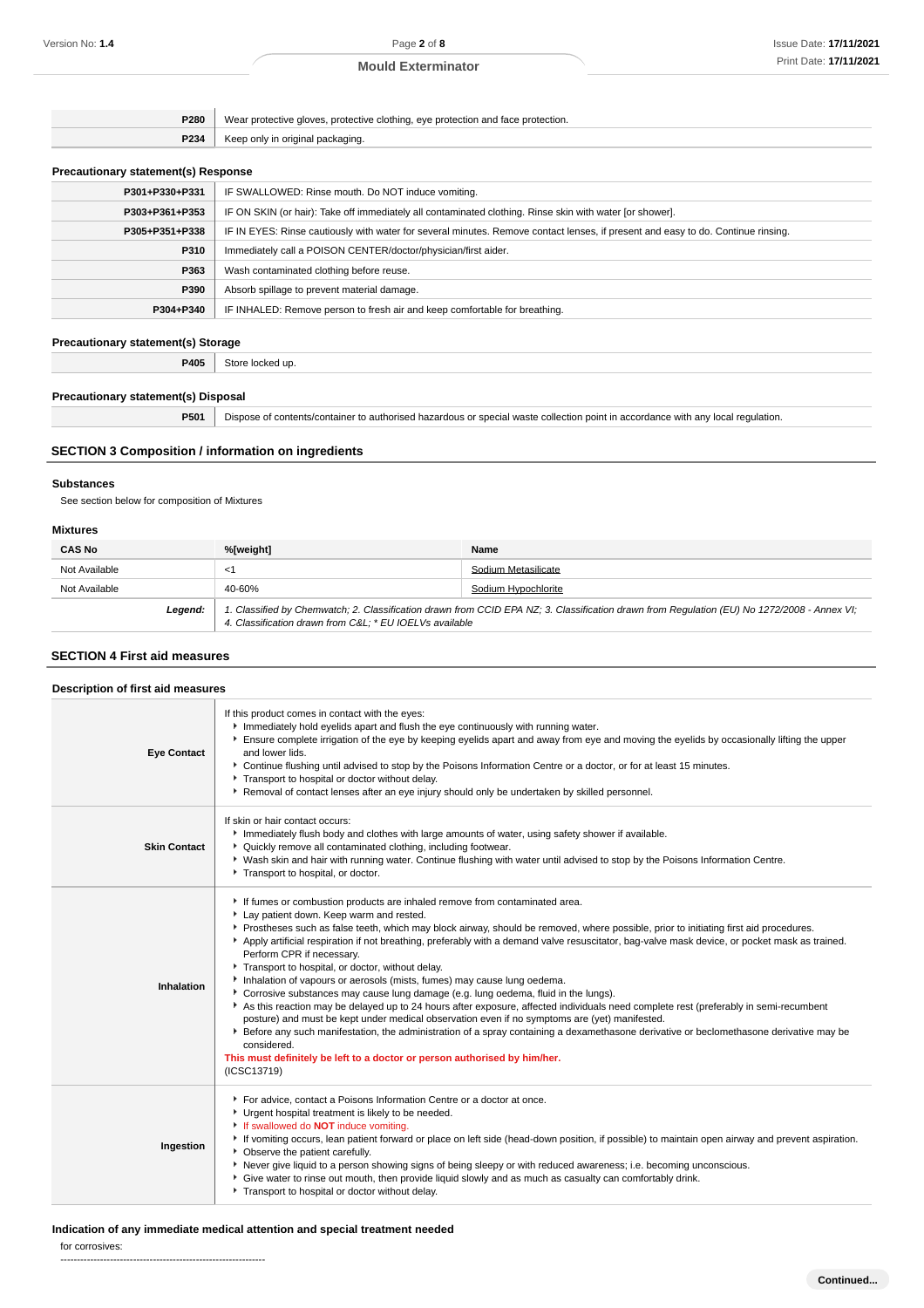#### BASIC TREATMENT

- -------------------------------------------------------------- Establish a patent airway with suction where necessary.
- Watch for signs of respiratory insufficiency and assist ventilation as necessary.
- Administer oxygen by non-rebreather mask at 10 to 15 l/min.
- Monitor and treat, where necessary, for pulmonary oedema .
- Monitor and treat, where necessary, for shock.
- Anticipate seizures.
- Where eyes have been exposed, flush immediately with water and continue to irrigate with normal saline during transport to hospital.
- **DO NOT** use emetics. Where ingestion is suspected rinse mouth and give up to 200 ml water (5 ml/kg recommended) for dilution where patient is able to swallow, has a strong
- gag reflex and does not drool.

--------------------------------------------------------------

- Skin burns should be covered with dry, sterile bandages, following decontamination.
- **DO NOT** attempt neutralisation as exothermic reaction may occur.

#### ADVANCED TREATMENT

- -------------------------------------------------------------- Consider orotracheal or nasotracheal intubation for airway control in unconscious patient or where respiratory arrest has occurred.
- **Positive-pressure ventilation using a bag-valve mask might be of use**.
- **Monitor and treat, where necessary, for arrhythmias.**
- ▶ Start an IV D5W TKO. If signs of hypovolaemia are present use lactated Ringers solution. Fluid overload might create complications.
- Drug therapy should be considered for pulmonary oedema. Hypotension with signs of hypovolaemia requires the cautious administration of fluids. Fluid overload might create complications.
- Treat seizures with diazepam.
- Proparacaine hydrochloride should be used to assist eye irrigation.
- --------------------------------------------------------------

# EMERGENCY DEPARTMENT

- Laboratory analysis of complete blood count, serum electrolytes, BUN, creatinine, glucose, urinalysis, baseline for serum aminotransferases (ALT and AST), calcium, phosphorus and magnesium, may assist in establishing a treatment regime.
- Positive end-expiratory pressure (PEEP)-assisted ventilation may be required for acute parenchymal injury or adult respiratory distress syndrome.
- Consider endoscopy to evaluate oral injury.

--------------------------------------------------------------

Consult a toxicologist as necessary.

BRONSTEIN, A.C. and CURRANCE, P.L. EMERGENCY CARE FOR HAZARDOUS MATERIALS EXPOSURE: 2nd Ed. 1994

## **SECTION 5 Firefighting measures**

#### **Extinguishing media**

Water spray or fog.

#### **Special hazards arising from the substrate or mixture**

| <b>Fire Incompatibility</b>    | None known.                                                     |  |
|--------------------------------|-----------------------------------------------------------------|--|
| <b>Advice for firefighters</b> |                                                                 |  |
| <b>Fire Fighting</b>           | Alert Fire Brigade and tell them location and nature of hazard. |  |
| <b>Fire/Explosion Hazard</b>   | Non combustible.<br>May emit corrosive fumes.                   |  |

#### **SECTION 6 Accidental release measures**

#### **Personal precautions, protective equipment and emergency procedures**

See section 8

#### **Environmental precautions**

See section 12

#### **Methods and material for containment and cleaning up**

| <b>Minor Spills</b> | Drains for storage or use areas should have retention basins for pH adjustments and dilution of spills before discharge or disposal of<br>material.<br>Clean up all spills immediately. |
|---------------------|-----------------------------------------------------------------------------------------------------------------------------------------------------------------------------------------|
| <b>Major Spills</b> | ▶ Clear area of personnel and move upwind.                                                                                                                                              |

Personal Protective Equipment advice is contained in Section 8 of the SDS.

#### **SECTION 7 Handling and storage**

| Precautions for safe handling |                                                   |
|-------------------------------|---------------------------------------------------|
| Safe handling                 | Avoid all personal contact, including inhalation. |
| Other information             | Store in original containers.                     |
|                               |                                                   |

#### **Conditions for safe storage, including any incompatibilities**

| Suitable contain |  |
|------------------|--|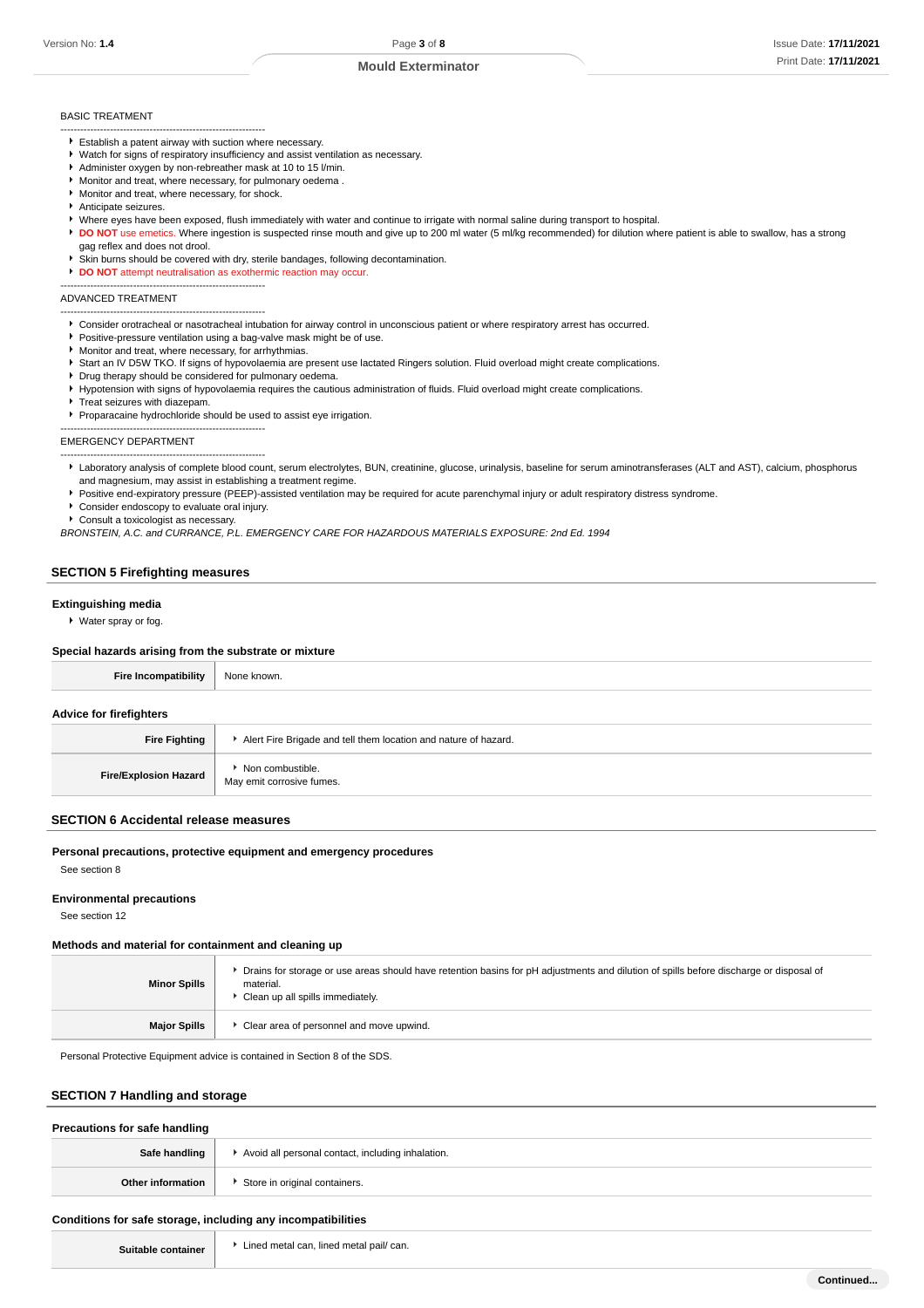|                                | For low viscosity materials<br>▶ Drums and jerricans must be of the non-removable head type. |
|--------------------------------|----------------------------------------------------------------------------------------------|
| <b>Storage incompatibility</b> | Avoid strong acids, acid chlorides, acid anhydrides and chloroformates.                      |

# **SECTION 8 Exposure controls / personal protection**

# **Control parameters**

| <b>Occupational Exposure Limits (OEL)</b><br><b>INGREDIENT DATA</b><br>Not Available |                      |               |                     |               |  |
|--------------------------------------------------------------------------------------|----------------------|---------------|---------------------|---------------|--|
| <b>Emergency Limits</b>                                                              |                      |               |                     |               |  |
| Ingredient                                                                           | TEEL-1               | TEEL-2        |                     | TEEL-3        |  |
| <b>Mould Exterminator</b>                                                            | Not Available        | Not Available |                     | Not Available |  |
| Ingredient                                                                           | <b>Original IDLH</b> |               | <b>Revised IDLH</b> |               |  |
| <b>Mould Exterminator</b>                                                            | Not Available        |               | Not Available       |               |  |
| <b>Exposure controls</b>                                                             |                      |               |                     |               |  |

# **Appropriate engineering controls** Engineering controls are used to remove a hazard or place a barrier between the worker and the hazard. **Personal protection Eye and face protection F** Chemical goggles. **Skin protection** | See Hand protection below Hands/feet protection **Wear chemical protective gloves, e.g. PVC.** When handling corrosive liquids, wear trousers or overalls outside of boots, to avoid spills entering boots. **Body protection** See Other protection below **Other protection COVER P** Overalls.

#### **Respiratory protection**

Particulate.

# **SECTION 9 Physical and chemical properties**

# **Information on basic physical and chemical properties**

| Appearance                                      | Not Available |                                            |               |
|-------------------------------------------------|---------------|--------------------------------------------|---------------|
|                                                 |               |                                            |               |
| <b>Physical state</b>                           | Liquid        | Relative density (Water = 1)               | Not Available |
| Odour                                           | Not Available | Partition coefficient n-octanol<br>/ water | Not Available |
| <b>Odour threshold</b>                          | Not Available | Auto-ignition temperature (°C)             | Not Available |
| pH (as supplied)                                | 11.9          | <b>Decomposition temperature</b>           | Not Available |
| Melting point / freezing point<br>$(^{\circ}C)$ | Not Available | Viscosity (cSt)                            | Not Available |
| Initial boiling point and boiling<br>range (°C) | Not Available | Molecular weight (g/mol)                   | Not Available |
| Flash point (°C)                                | Not Available | <b>Taste</b>                               | Not Available |
| <b>Evaporation rate</b>                         | Not Available | <b>Explosive properties</b>                | Not Available |
| Flammability                                    | Not Available | <b>Oxidising properties</b>                | Not Available |
| Upper Explosive Limit (%)                       | Not Available | Surface Tension (dyn/cm or<br>$mN/m$ )     | Not Available |
| Lower Explosive Limit (%)                       | Not Available | <b>Volatile Component (%vol)</b>           | Not Available |
| Vapour pressure (kPa)                           | Not Available | Gas group                                  | Not Available |
| Solubility in water                             | Miscible      | pH as a solution (%)                       | Not Available |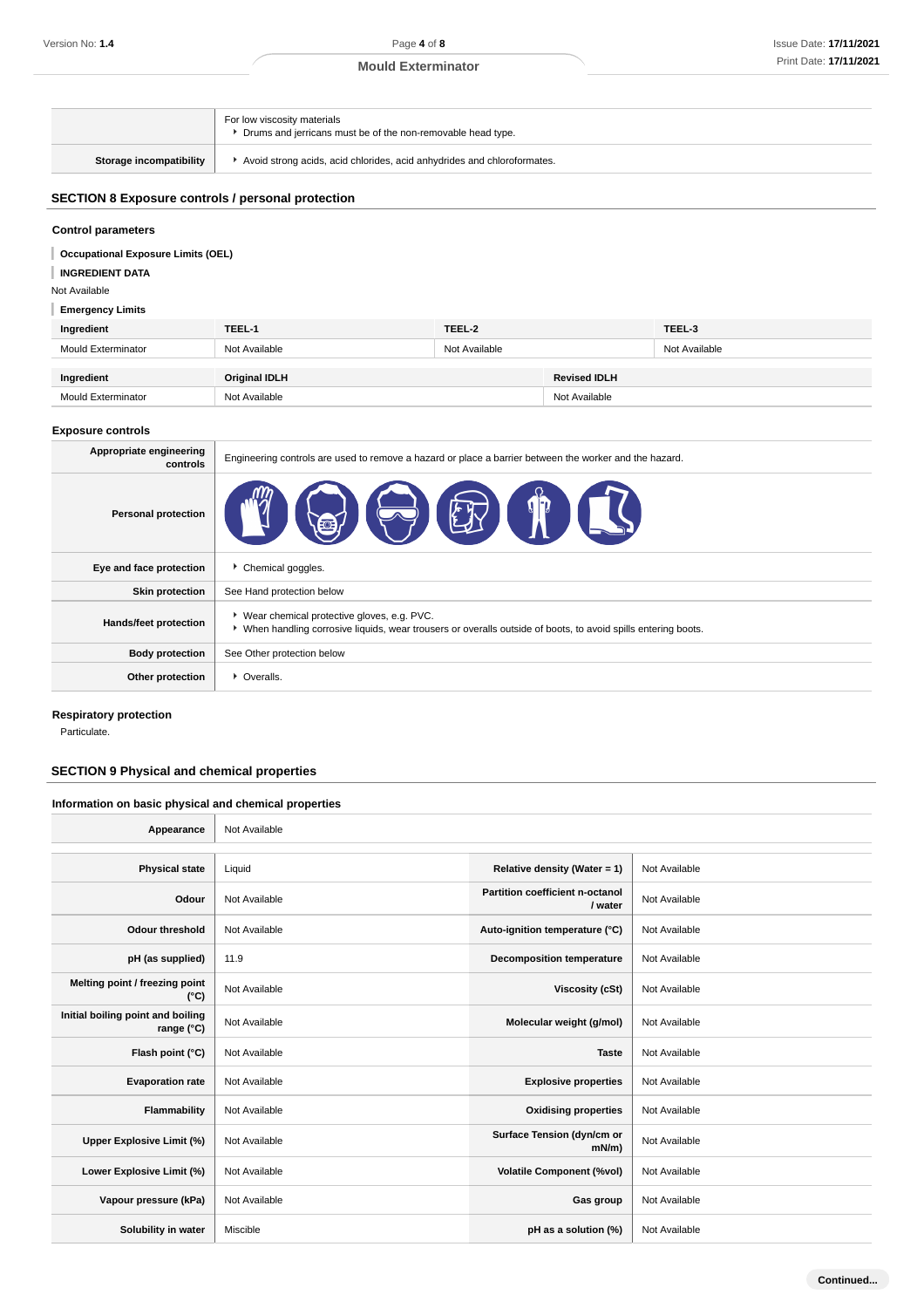**Vapour density (Air = 1)** Not Available **VOC g/L** Not Available

**SECTION 10 Stability and reactivity**

| Reactivity                                 | See section 7                                       |
|--------------------------------------------|-----------------------------------------------------|
| <b>Chemical stability</b>                  | Unstable in the presence of incompatible materials. |
| Possibility of hazardous<br>reactions      | See section 7                                       |
| <b>Conditions to avoid</b>                 | See section 7                                       |
| Incompatible materials                     | See section 7                                       |
| <b>Hazardous decomposition</b><br>products | See section 5                                       |

# **SECTION 11 Toxicological information**

# **Information on toxicological effects**

| Inhaled             | The material can cause respiratory irritation in some persons.<br>The material has <b>NOT</b> been classified by EC Directives or other classification systems as "harmful by inhalation".                                                                                                                                                                                                                                                                                                                  |                   |  |
|---------------------|-------------------------------------------------------------------------------------------------------------------------------------------------------------------------------------------------------------------------------------------------------------------------------------------------------------------------------------------------------------------------------------------------------------------------------------------------------------------------------------------------------------|-------------------|--|
| Ingestion           | The material can produce chemical burns within the oral cavity and gastrointestinal tract following ingestion.<br>The material has <b>NOT</b> been classified by EC Directives or other classification systems as "harmful by ingestion".                                                                                                                                                                                                                                                                   |                   |  |
| <b>Skin Contact</b> | The material can produce chemical burns following direct contact with the skin.<br>Skin contact is not thought to have harmful health effects (as classified under EC Directives); the material may still produce health damage<br>following entry through wounds, lesions or abrasions.<br>Open cuts, abraded or irritated skin should not be exposed to this material<br>Entry into the blood-stream, through, for example, cuts, abrasions or lesions, may produce systemic injury with harmful effects. |                   |  |
| Eye                 | The material can produce chemical burns to the eye following direct contact.<br>If applied to the eyes, this material causes severe eye damage.                                                                                                                                                                                                                                                                                                                                                             |                   |  |
| <b>Chronic</b>      | Repeated or prolonged exposure to corrosives may result in the erosion of teeth, inflammatory and ulcerative changes in the mouth and necrosis<br>(rarely) of the jaw.<br>Long-term exposure to respiratory irritants may result in airways disease, involving difficulty breathing and related whole-body problems.<br>Substance accumulation, in the human body, may occur and may cause some concern following repeated or long-term occupational exposure.                                              |                   |  |
|                     | <b>TOXICITY</b>                                                                                                                                                                                                                                                                                                                                                                                                                                                                                             | <b>IRRITATION</b> |  |

|                           | 1 UAN 11                                                                                                                                                                                                                        | $\mathbf{1}$  |  |
|---------------------------|---------------------------------------------------------------------------------------------------------------------------------------------------------------------------------------------------------------------------------|---------------|--|
| <b>Mould Exterminator</b> | Not Available                                                                                                                                                                                                                   | Not Available |  |
| Leaend:                   | 1. Value obtained from Europe ECHA Registered Substances - Acute toxicity 2.* Value obtained from manufacturer's SDS. Unless otherwise<br>specified data extracted from RTECS - Register of Toxic Effect of chemical Substances |               |  |

| <b>Mould Exterminator</b>                   | Asthma-like symptoms may continue for months or even years after exposure to the material ends. |                                 |                                                                                                    |
|---------------------------------------------|-------------------------------------------------------------------------------------------------|---------------------------------|----------------------------------------------------------------------------------------------------|
|                                             |                                                                                                 |                                 |                                                                                                    |
| <b>Acute Toxicity</b>                       | ×                                                                                               | Carcinogenicity                 | ×                                                                                                  |
| <b>Skin Irritation/Corrosion</b>            | $\checkmark$                                                                                    | Reproductivity                  | ×                                                                                                  |
| <b>Serious Eye Damage/Irritation</b>        | $\checkmark$                                                                                    | <b>STOT - Single Exposure</b>   | ×                                                                                                  |
| <b>Respiratory or Skin</b><br>sensitisation | ×                                                                                               | <b>STOT - Repeated Exposure</b> | ×                                                                                                  |
| <b>Mutagenicity</b>                         | ×                                                                                               | <b>Aspiration Hazard</b>        | ×                                                                                                  |
|                                             |                                                                                                 | Legend:                         | $\blacktriangleright$ - Data either not available or does not fill the criteria for classification |

– Data available to make classification

# **SECTION 12 Ecological information**

| <b>Toxicity</b>           |                                                                                                                                                                                                                                                                                                                                                                                                 |                           |                |                  |                  |
|---------------------------|-------------------------------------------------------------------------------------------------------------------------------------------------------------------------------------------------------------------------------------------------------------------------------------------------------------------------------------------------------------------------------------------------|---------------------------|----------------|------------------|------------------|
|                           | Endpoint                                                                                                                                                                                                                                                                                                                                                                                        | <b>Test Duration (hr)</b> | <b>Species</b> | Value            | Source           |
| <b>Mould Exterminator</b> | Not<br>Available                                                                                                                                                                                                                                                                                                                                                                                | Not Available             | Not Available  | Not<br>Available | Not<br>Available |
| Legend:                   | Extracted from 1. IUCLID Toxicity Data 2. Europe ECHA Registered Substances - Ecotoxicological Information - Aquatic Toxicity 3. EPIWIN Suite<br>V3.12 (QSAR) - Aquatic Toxicity Data (Estimated) 4. US EPA, Ecotox database - Aquatic Toxicity Data 5. ECETOC Aquatic Hazard Assessment<br>Data 6. NITE (Japan) - Bioconcentration Data 7. METI (Japan) - Bioconcentration Data 8. Vendor Data |                           |                |                  |                  |

Prevent, by any means available, spillage from entering drains or water courses. **DO NOT** discharge into sewer or waterways.

# **Persistence and degradability**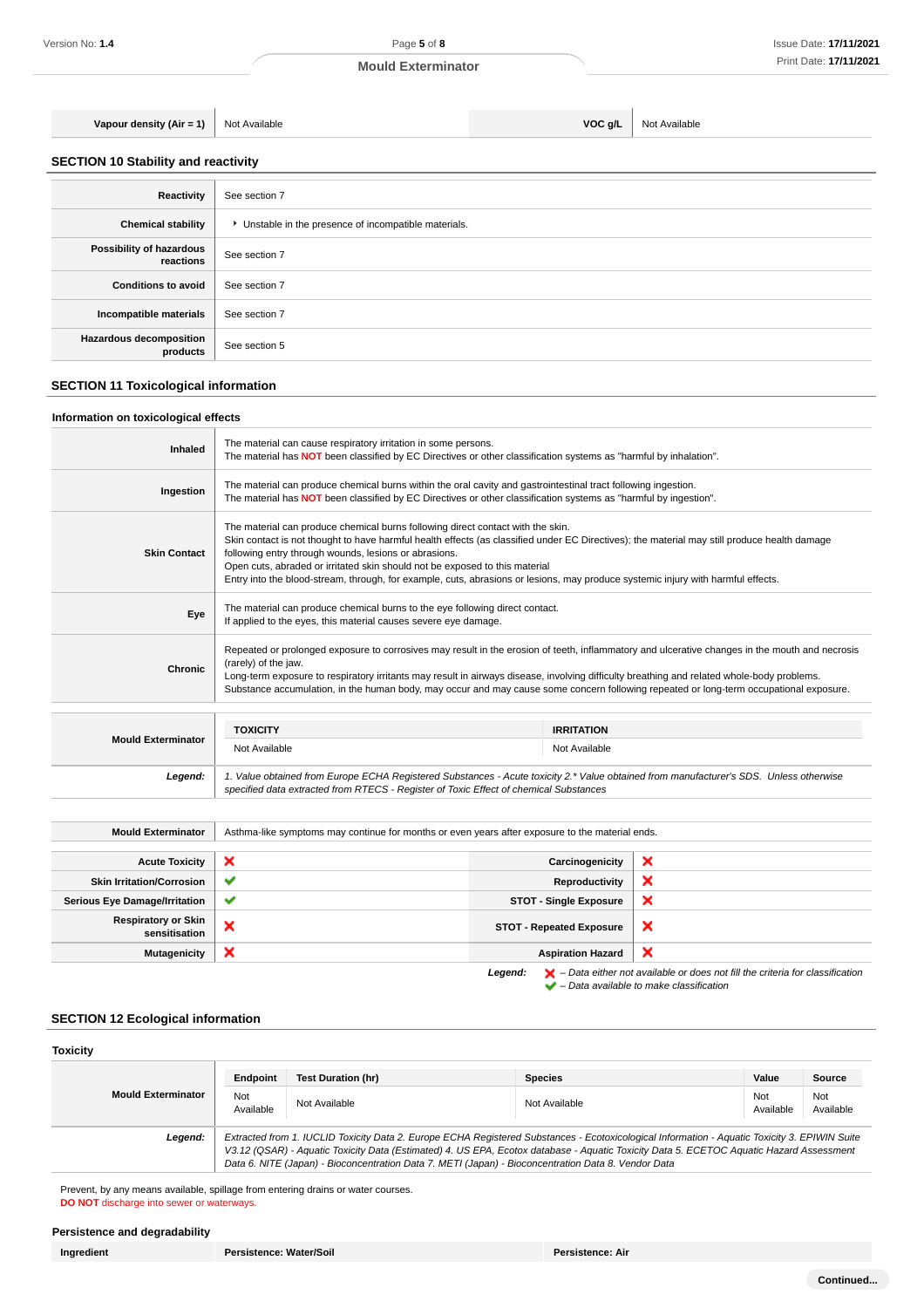| Persistence: Water/Soil               | <b>Persistence: Air</b>               |
|---------------------------------------|---------------------------------------|
| No Data available for all ingredients | No Data available for all ingredients |
|                                       |                                       |
|                                       |                                       |
| <b>Bioaccumulation</b>                |                                       |
| No Data available for all ingredients |                                       |
|                                       |                                       |
|                                       |                                       |
| <b>Mobility</b>                       |                                       |
| No Data available for all ingredients |                                       |
|                                       |                                       |

# **SECTION 13 Disposal considerations**

| Waste treatment methods      |                            |  |  |
|------------------------------|----------------------------|--|--|
| Product / Packaging disposal | Recycle wherever possible. |  |  |
|                              |                            |  |  |

Ensure that the hazardous substance is disposed in accordance with the Hazardous Substances (Disposal) Notice 2017

# **Disposal Requirements**

Packages that have been in direct contact with the hazardous substance must be only disposed if the hazardous substance was appropriately removed and cleaned out from the package.

# **SECTION 14 Transport information**

# **Labels Required**

| ╭ |
|---|

| <b>Marine Pollutant</b> | <b>NO</b> |
|-------------------------|-----------|
| <b>HAZCHEM</b>          | 2X        |

# **Land transport (UN)**

| <b>UN number</b>             | 1760                                                     |  |  |  |
|------------------------------|----------------------------------------------------------|--|--|--|
| UN proper shipping name      | CORROSIVE LIQUID, N.O.S. (contains Sodium Hypochlorite)  |  |  |  |
| Transport hazard class(es)   | Class<br>8<br>Subrisk<br>Not Applicable                  |  |  |  |
| Packing group                | Ш                                                        |  |  |  |
| <b>Environmental hazard</b>  | Not Applicable                                           |  |  |  |
| Special precautions for user | Special provisions<br>223; 274<br>Limited quantity<br>5L |  |  |  |

# **Air transport (ICAO-IATA / DGR)**

| UN number                    | 1760                                                             |                                                           |         |  |  |
|------------------------------|------------------------------------------------------------------|-----------------------------------------------------------|---------|--|--|
| UN proper shipping name      |                                                                  | Corrosive liquid, n.o.s. * (contains Sodium Hypochlorite) |         |  |  |
| Transport hazard class(es)   | <b>ICAO/IATA Class</b><br>ICAO / IATA Subrisk<br><b>ERG Code</b> | 8<br>Not Applicable<br>8L                                 |         |  |  |
| Packing group                | III                                                              |                                                           |         |  |  |
| <b>Environmental hazard</b>  | Not Applicable                                                   |                                                           |         |  |  |
|                              | Special provisions                                               |                                                           | A3 A803 |  |  |
|                              | Cargo Only Packing Instructions                                  |                                                           | 856     |  |  |
| Special precautions for user | Cargo Only Maximum Qty / Pack                                    |                                                           | 60L     |  |  |
|                              | Passenger and Cargo Packing Instructions                         |                                                           | 852     |  |  |
|                              | Passenger and Cargo Maximum Qty / Pack                           |                                                           | 5 L     |  |  |
|                              | Passenger and Cargo Limited Quantity Packing Instructions        |                                                           | Y841    |  |  |
|                              | Passenger and Cargo Limited Maximum Qty / Pack                   |                                                           | 1 L     |  |  |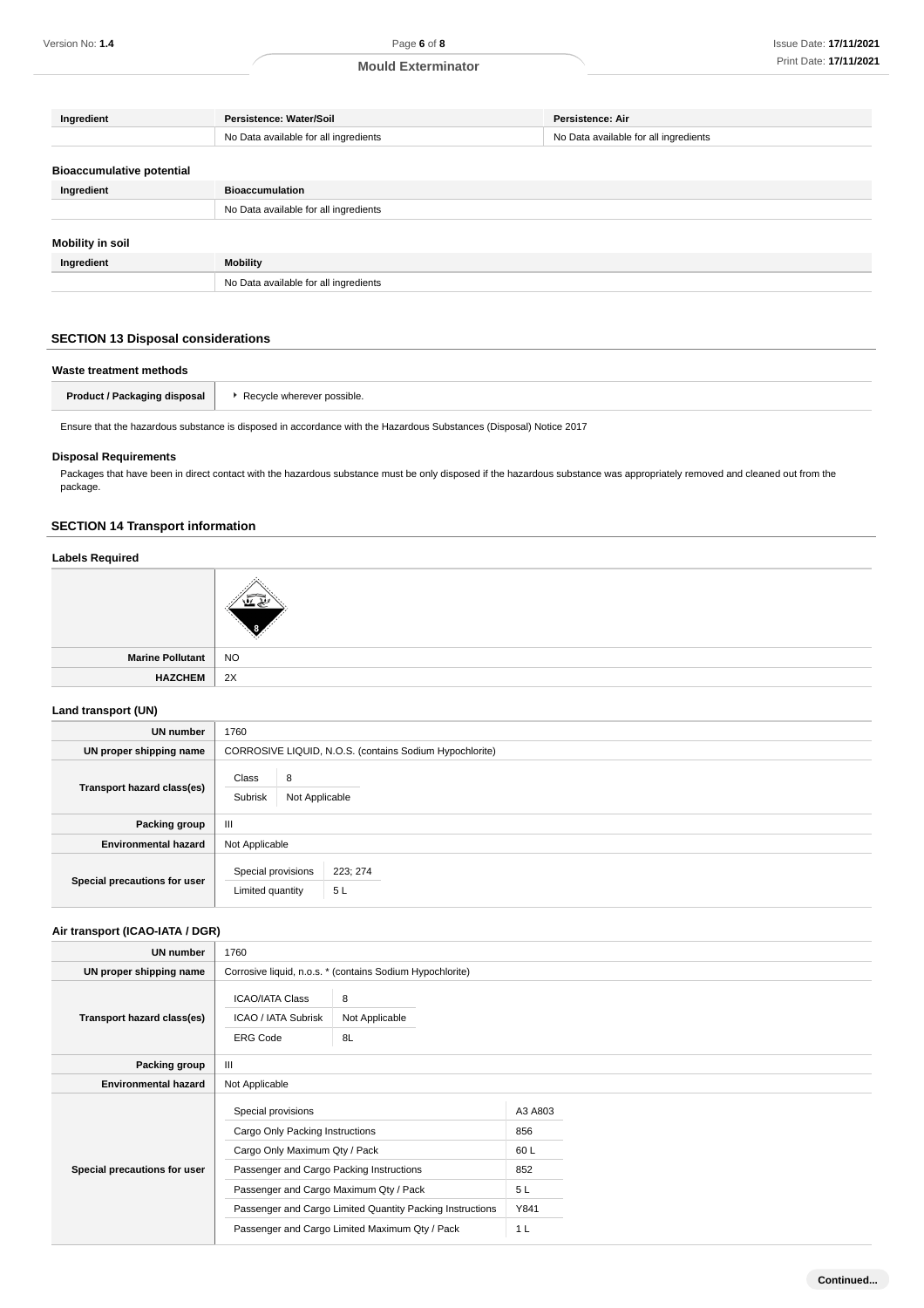**Continued...**

#### **Sea transport (IMDG-Code / GGVSee)**

| <b>UN</b> number             | 1760                                                                 |                                                         |
|------------------------------|----------------------------------------------------------------------|---------------------------------------------------------|
| UN proper shipping name      |                                                                      | CORROSIVE LIQUID, N.O.S. (contains Sodium Hypochlorite) |
| Transport hazard class(es)   | <b>IMDG Class</b><br><b>IMDG Subrisk</b>                             | 8<br>Not Applicable                                     |
| Packing group                | III                                                                  |                                                         |
| <b>Environmental hazard</b>  | Not Applicable                                                       |                                                         |
| Special precautions for user | <b>EMS Number</b><br>Special provisions<br><b>Limited Quantities</b> | $F-A$ , S-B<br>223 274<br>5L                            |

#### **Transport in bulk according to Annex II of MARPOL and the IBC code** Not Applicable

# **Transport in bulk in accordance with MARPOL Annex V and the IMSBC Code**

| <b>Product name</b> | Group         |
|---------------------|---------------|
| Sodium Metasilicate | Not Available |
| Sodium Hypochlorite | Not Available |

#### **Transport in bulk in accordance with the ICG Code**

| <b>Product name</b> | <b>Ship Type</b> |
|---------------------|------------------|
| Sodium Metasilicate | Not Available    |
| Sodium Hypochlorite | Not Available    |

# **SECTION 15 Regulatory information**

# **Safety, health and environmental regulations / legislation specific for the substance or mixture**

This substance is to be managed using the conditions specified in an applicable Group Standard

| <b>HSR Number</b> | <b>Broup Standard</b>                           |
|-------------------|-------------------------------------------------|
| HSR002526         | Cleaning Products Corrosive Group Standard 2020 |

Please refer to Section 8 of the SDS for any applicable tolerable exposure limit or Section 12 for environmental exposure limit.

#### **Hazardous Substance Location**

Subject to the Health and Safety at Work (Hazardous Substances) Regulations 2017.

| Hazard Class | <b>Quantity (Compliance Certificate)</b> | Quantity (Compliance Certificate - Farms >4 ha) |  |
|--------------|------------------------------------------|-------------------------------------------------|--|
| 8.2E         | 250 kg or 250 L                          | 3500 kg or 3500 L                               |  |

# **Certified Handler**

Subject to Part 4 of the Health and Safety at Work (Hazardous Substances) Regulations 2017.

| <b>Class of substance</b> | Quantities     |
|---------------------------|----------------|
| Not Applicable            | Not Applicable |

Refer Group Standards for further information

#### **Maximum quantities of certain hazardous substances permitted on passenger service vehicles**

Subject to Regulation 13.14 of the Health and Safety at Work (Hazardous Substances) Regulations 2017.

| <b>Hazard Class</b> | Gas (aggregate water capacity in mL) | Liquid (L) | Solid (kg) | Maximum quantity per package for each classification |
|---------------------|--------------------------------------|------------|------------|------------------------------------------------------|
| 8.2E                | 12 <sup>C</sup>                      |            |            |                                                      |

#### **Tracking Requirements**

Not Applicable

#### **National Inventory Status**

| <b>National Inventory</b>                          | <b>Status</b>                                 |
|----------------------------------------------------|-----------------------------------------------|
| Australia - AIIC / Australia<br>Non-Industrial Use | Yes                                           |
| Canada - DSL                                       | Yes                                           |
| Canada - NDSL                                      | No (Sodium Metasilicate; Sodium Hypochlorite) |
| China - IECSC                                      | Yes                                           |
| Europe - EINEC / ELINCS / NLP                      | Yes                                           |
| Japan - ENCS                                       | Yes                                           |
| Korea - KECI                                       | Yes                                           |